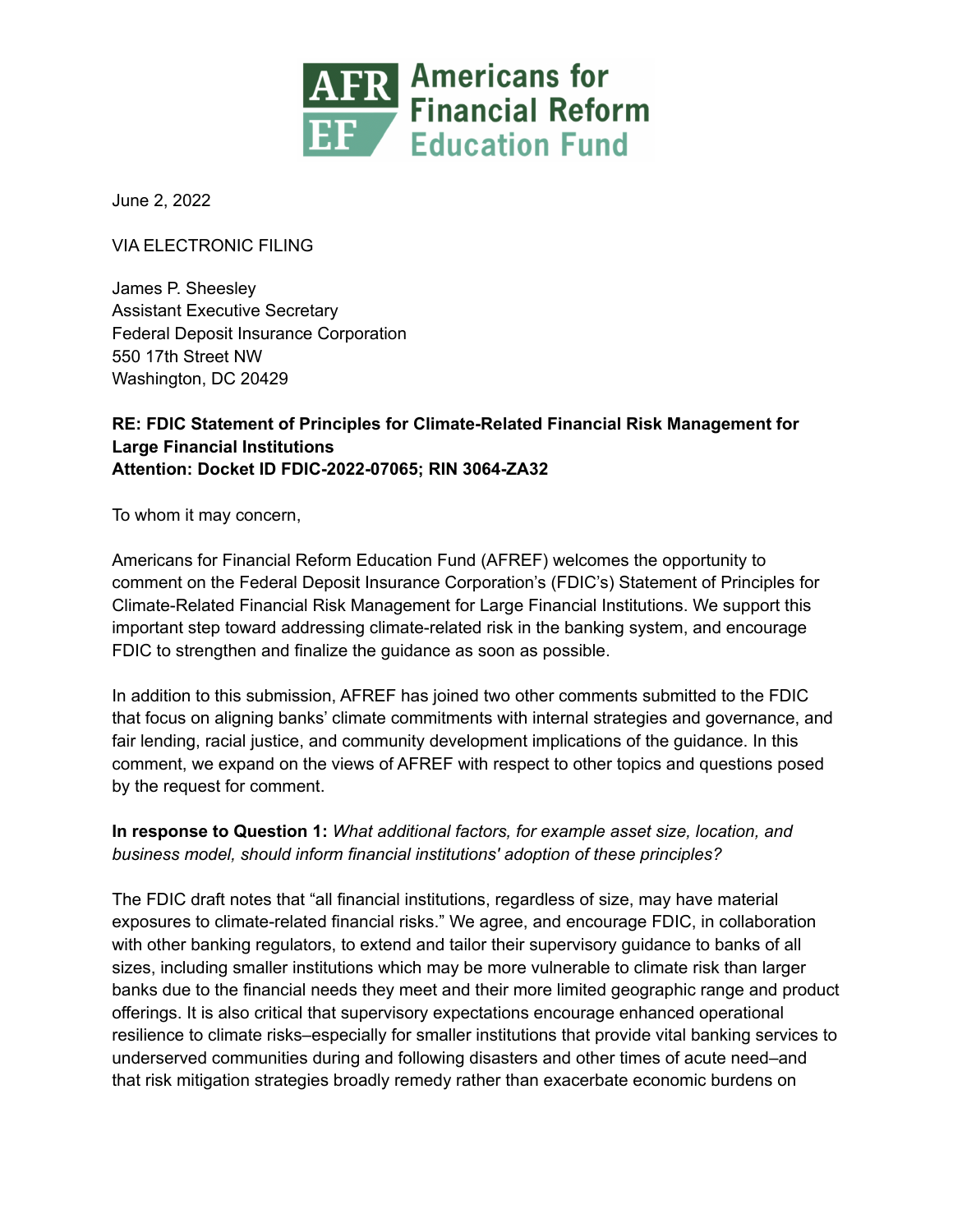lower income communities and communities of color. Tailored guidance based on location and business model should also be a component of FDIC's supervisory and examinations process.

**In response to Question 3:** *What challenges do financial institutions face in incorporating these principles into their risk management systems? How should the FDIC further engage with financial institutions to understand those challenges?*

In recent years, many of the largest U.S. banks have developed net zero emissions commitments 1 in recognition of the growing physical and transition risk that financed greenhouse gas (GHG) emissions pose to their businesses, including through the traditional channels of credit risk, market risk, litigation risk, and reputational risk.<sup>2</sup> The [Partnership](https://carbonaccountingfinancials.com) for Carbon [Accounting](https://carbonaccountingfinancials.com) Financials (PCAF)–now in use by over 200 financial institutions worldwide–offers a reliable accounting framework for banks and other financial institutions to calculate and disclose their financed emissions. Where data gaps exist, banks may still need more comprehensive, standardized information from operational firms to fully assess financed emissions and other climate risks on their balance sheets.

The Securities and Exchange Commission's climate disclosure rulemaking<sup>3</sup> is a step in the right direction to make climate risk information more standardized, credible, decision-useful, and freely available to banks, investors, and other market participants. FDIC should work with banks to integrate this new information into their risk management processes and strategies as it becomes available.

Further, the FDIC draft notes that "climate-related financial risks can transmit to a significant number of financial institutions and raise financial stability concerns." As financed GHG emissions are a critical driver of both micro- and macroprudential climate-related risk, the FDIC should make clear that having a credible transition plan and reporting on progress is a crucial part of a bank's risk management system. The FDIC should work with banks to develop credible climate strategies and ensure that their public climate commitments are fully aligned with their internal risk management, strategy, and governance.

**In response to Question 8:** *What, if any, specific products, practices, and strategies–for example, insurance or derivatives contracts or other capital market instruments–do financial institutions use to hedge, transfer, or mitigate climate-related financial risks?*

The Commodity Futures Trading Commission (CFTC) Market Risk Advisory Committee recommended in 2020 that "CFTC should coordinate with other regulators to support the

<sup>2</sup> NGO Letter to US Banking Regulators, "Bank Supervision and Climate Risk," Sept 2021. <https://ourfinancialsecurity.org/wp-content/uploads/2021/09/Supervision-and-Climate-Risk-Documents.pdf>

<sup>1</sup> "Big Banks Are Making Big Climate Promises. 3 Ways to Tell Who Will Deliver," Forbes, 20 Jan 2022, [https://www.forbes.com/sites/edfenergyexchange/2022/01/20/3-climate-actions-banks-must-take-to-fast-tr](https://www.forbes.com/sites/edfenergyexchange/2022/01/20/3-climate-actions-banks-must-take-to-fast-track-net-zero-in-2022/?sh=5b1977595ff8) [ack-net-zero-in-2022/?sh=5b1977595ff8](https://www.forbes.com/sites/edfenergyexchange/2022/01/20/3-climate-actions-banks-must-take-to-fast-track-net-zero-in-2022/?sh=5b1977595ff8)

<sup>&</sup>lt;sup>3</sup> "SEC Proposes Rules to Enhance and Standardize Climate-Related Disclosures for Investors," 21 Mar 2022. <https://www.sec.gov/news/press-release/2022-46>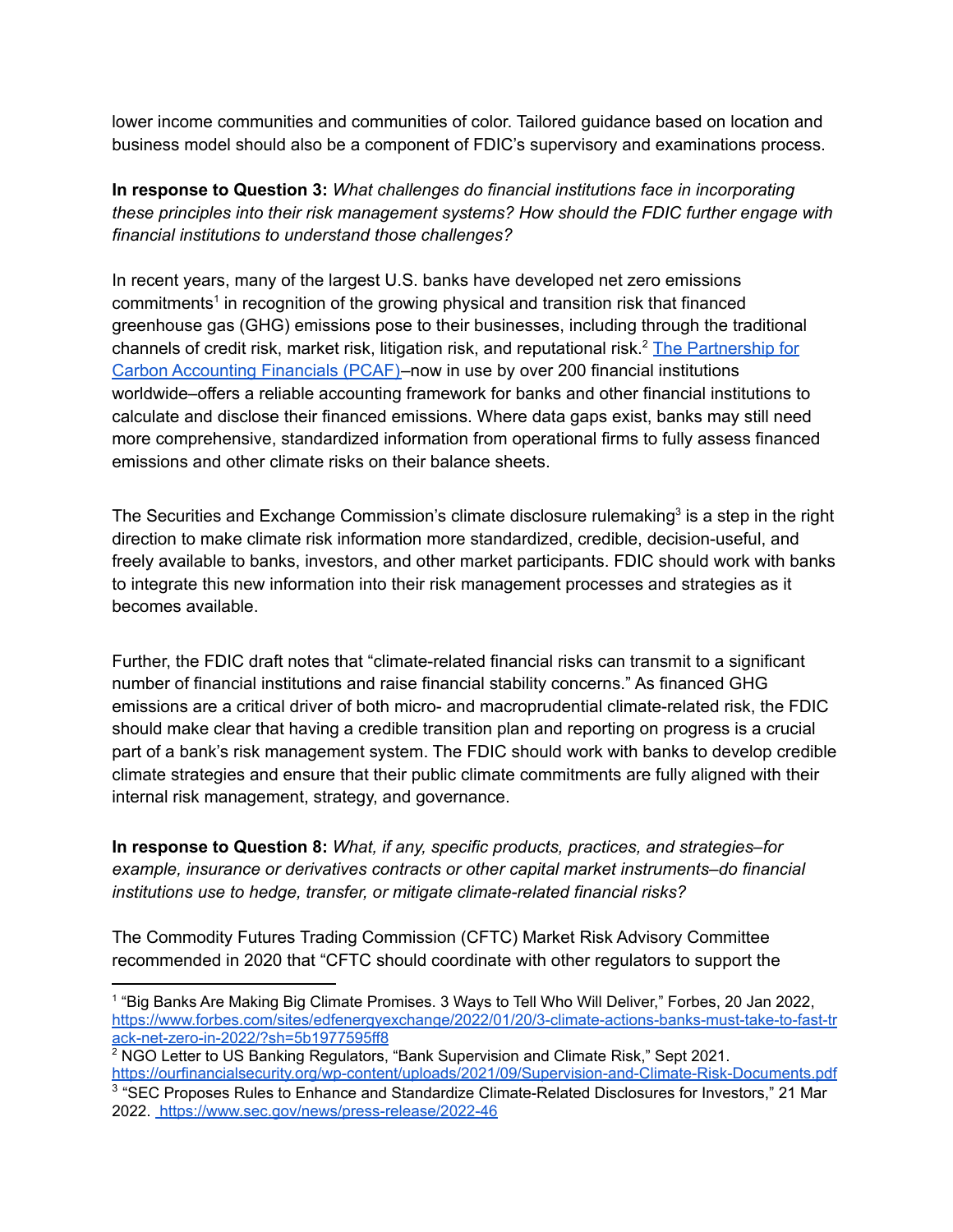development of a robust ecosystem of climate-related risk management products."<sup>4</sup> Products such as catastrophe bonds, weather derivatives, carbon offsets, and water futures may well be effective for risk transfer and hedging for individual financial institutions, but we are concerned that they may contribute to, rather than ameliorate, systemic climate risk that harms the financial system, consumers, and the broader economy.<sup>5</sup>

In dealing with climate risk–which poses a broad and deep [emerging](https://home.treasury.gov/system/files/261/FSOC-Climate-Report.pdf) threat to financial stability and the financial health of communities and households across the country–risk transfer cannot be a substitute for true systemic risk mitigation.<sup>6</sup> Insurers regularly use catastrophe bonds and reinsurance contracts to transfer physical climate risk to investors or other institutions, all the while investing and insuring the fossil fuel expansion projects that create carbon emissions, worsen climate impacts, and raise the chances of payouts due to climate-driven disasters.<sup>7</sup>

In 2020, a water futures market emerged on the Chicago Mercantile Exchange based on the availability of water rights in California, where droughts have become common and are expected to worsen as climate change unfolds.<sup>8</sup> A December 2021 petition called for the suspension of the market, led by Food & Water Watch, a nonprofit, and signed by an additional 138 other organizations including AFREF.<sup>9</sup> The water futures market may have negative effects on the real economy, discouraging water efficiency activities, and driving up prices for water–an essential natural resource and public need. Water is an unacceptable target for financial speculation.

Carbon offsets, credits, and derivative products are commonly invoked within net zero transition plans, but [credibility](https://www.bloomberg.com/news/articles/2022-02-08/how-to-avoid-buying-dodgy-carbon-offsets?sref=f7rH2jWS) problems persist, and reliance on these products may delay emissions reduction investments and progress that is critically needed for systemic risk mitigation. A recent report from the New Climate Institute and Carbon Market Watch analyzed corporate net zero transition plans for 25 companies and found that "Companies' plans to offset or 'neutralise' their emissions are especially contentious."<sup>10</sup>

<sup>4</sup> CFTC, "Managing Climate Risk in the U.S. Financial System," Sept 2020. <https://www.cftc.gov/PressRoom/PressReleases/8234-20>

<sup>&</sup>lt;sup>5</sup> See E.g., "Wall Street's Favorite Climate Solution is Mired in Disagreements," Bloomberg, June 2021. [https://www.bloomberg.com/news/features/2021-06-02/carbon-offsets-new-100-billion-market-faces-dispu](https://www.bloomberg.com/news/features/2021-06-02/carbon-offsets-new-100-billion-market-faces-disputes-over-trading-rules?sref=f7rH2jWS) [tes-over-trading-rules?sref=f7rH2jWS](https://www.bloomberg.com/news/features/2021-06-02/carbon-offsets-new-100-billion-market-faces-disputes-over-trading-rules?sref=f7rH2jWS)

<sup>&</sup>lt;sup>6</sup> Financial Stability Oversight Council, "Report on Climate-Related Financial Risk," 2021. <https://home.treasury.gov/system/files/261/FSOC-Climate-Report.pdf>

<sup>&</sup>lt;sup>7</sup> Americans for Financial Reform Education Fund, Letter to the Federal Insurance Office on the Insurance Sector and Climate-Related Financial Risks RFI, Nov 2021.

[https://ourfinancialsecurity.org/wp-content/uploads/2021/11/11.15.21-AFREF-comment-to-Treasury-FIO-o](https://ourfinancialsecurity.org/wp-content/uploads/2021/11/11.15.21-AFREF-comment-to-Treasury-FIO-on-Insurers-and-Climate-Risk.pdf) [n-Insurers-and-Climate-Risk.pdf](https://ourfinancialsecurity.org/wp-content/uploads/2021/11/11.15.21-AFREF-comment-to-Treasury-FIO-on-Insurers-and-Climate-Risk.pdf)

<sup>&</sup>lt;sup>8</sup> Yale Environment 360, "Wall Street Begins Trading Water Futures as a Commodity," Dec 2020. <https://e360.yale.edu/digest/wall-street-begins-trading-water-futures-as-a-commodity>

<sup>9</sup> Food and Water Watch, "More than 100 Groups Call on CFTC To Shut Down Dangerous 'Water Futures' Market," Dec 2021.

[https://www.foodandwaterwatch.org/2021/12/20/more-than-100-groups-call-on-cftc-to-shut-down-dangero](https://www.foodandwaterwatch.org/2021/12/20/more-than-100-groups-call-on-cftc-to-shut-down-dangerous-water-futures-market/) [us-water-futures-market/](https://www.foodandwaterwatch.org/2021/12/20/more-than-100-groups-call-on-cftc-to-shut-down-dangerous-water-futures-market/)

<sup>10</sup> New Climate Institute and Carbon Market Watch, *Corporate Climate Responsibility Monitor 2022*, [https://carbonmarketwatch.org/wp-content/uploads/2022/02/CMW\\_CCRM2022\\_v08\\_FinalStretch2.pdf](https://carbonmarketwatch.org/wp-content/uploads/2022/02/CMW_CCRM2022_v08_FinalStretch2.pdf)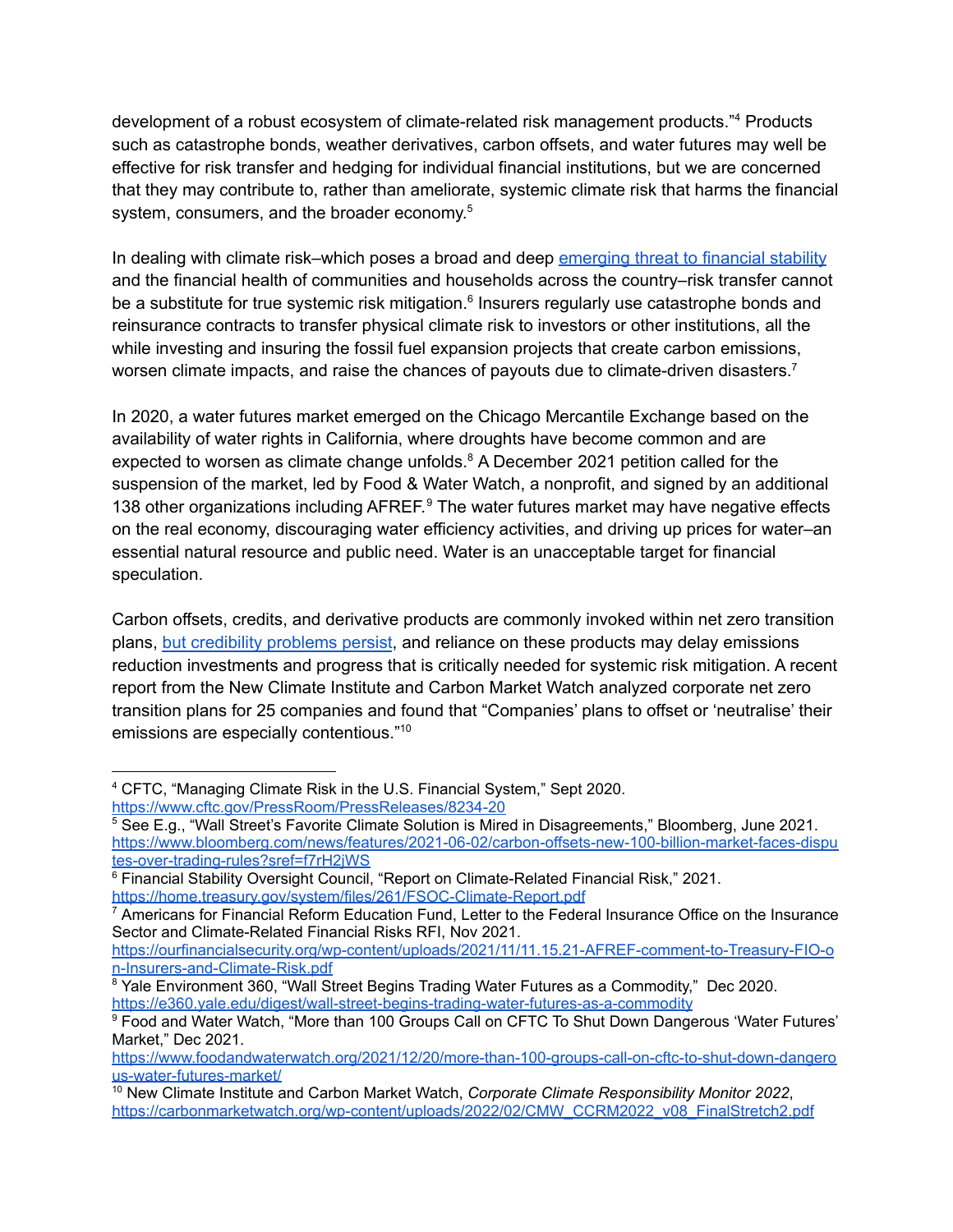Further, derivatives may help individual institutions hedge climate change risks in the short-term, but climate change is not a short-term challenge. Risks related to climate change will only increase over the coming decades, and banks should therefore be encouraged to adopt long-term risk mitigation strategies that don't depend on the availability of complex financial products and markets. The FDIC should research the use and impacts across all of these hedging products in collaboration with the CFTC, the other banking regulators, and the Financial Stability Oversight Council (FSOC) to better understand the potential microprudential and macroprudential implications. The FDIC should provide guidance to ensure that bank risk mitigation strategies do not contribute to untenable systemic risk or worsening of the climate crisis and the resultant exacerbated safety and soundness concerns.

**In response to Question 10:** *How do financial institutions currently consider the impacts of climate-related financial risk mitigation strategies and financial products on households and communities, specifically LMI and other disadvantaged communities? Should the agencies modify existing regulations and guidance, such as those associated with the Community Reinvestment Act, to address the impact climate-related financial risks may have on LMI and other disadvantaged communities?*

The FDIC must carefully consider the potential impacts of climate supervisory guidance on racial, economic, environmental, and climate justice, and how these expectations will interact with fair lending principles and regulation and consumer financial protections. Prudential climate financial regulation is vital, and it must not result in additional burdens on vulnerable communities and households, the very consumers who are most at risk from climate impacts.

To this end, it is critical that the FDIC expand its climate risk guidance to all banks in a way that recognizes the important role credit and banking services should play in helping vulnerable communities in building resilience to climate disasters and benefiting economically and through collateral benefits through climate mitigation. Such guidance should include how banks can and should maintain the operational resilience of the critical services they provide. It should also encourage both large and small banks to support community investment in adaptation instead of withdrawing credit, to finance green investment, and to protect consumers from unsafe "green" financial products that lack adequate consumer protections and/or do not deliver purported climate benefits.

<sup>&</sup>quot;19 of the 25 companies assessed already know that they will rely on offsetting for their future pledges, and only one company plans explicitly without offsets (see Figure S3). At least two-thirds of these companies rely on carbon dioxide removals from forestry and other biological-related carbon sequestration (nature-based solutions) to claim that their emissions in the future are offset, i.e. that the impact to the climate is the same as if the emissions were never released in the first place. But these approaches are unsuitable for individual offsetting claims, because biological carbon storage can be reversed (e.g. when forests are cut and burned) and because there is a global requirement to reduce emissions and increase carbon storage, not one or the other. Claims of carbon neutrality today are often misleading; we identified significant credibility problems with all of the carbon neutrality claims form the companies assessed in this report, due to a combination of limited emissions coverage, inconsistent messaging, or procurement of low-quality carbon credits."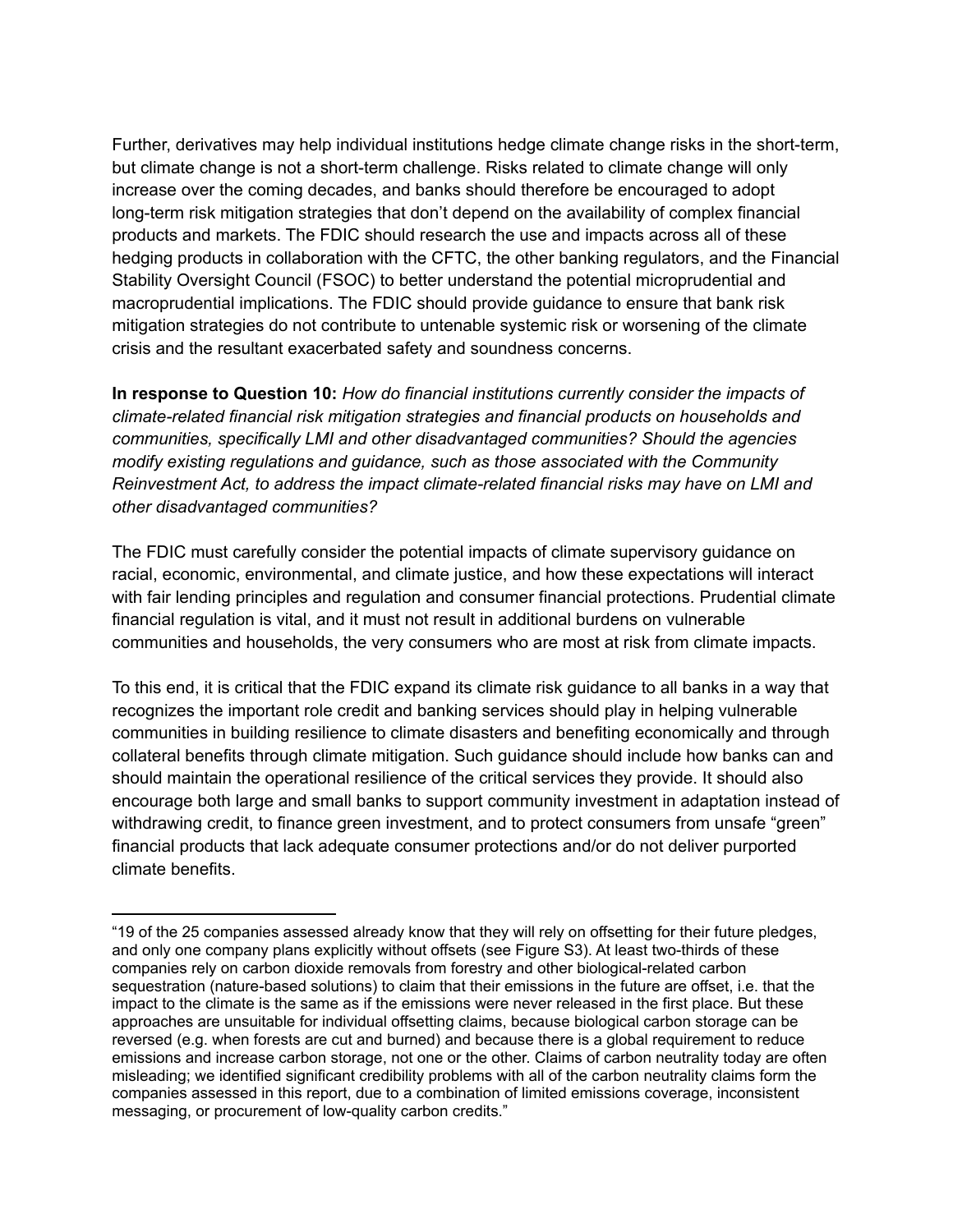The FDIC must also modify existing regulations and guidance associated with the Community Reinvestment Act (CRA) to address the impact climate-related financial risks have on LMI and communities of color. These supervisory principles should be harmonized with anticipated CRA revisions that expand the definition to "community development" to include climate resilience and green investments, and that penalize bank investments that exacerbate racialized climate harms.

AFREF's full views on the fair lending, racial and economic justice, and community development implications of these supervisory guidance principles can be found in the coalition comment submitted on June 2, 2022 with 13 undersigned organizations.

**In response to Question 11:** *What, if any, specific climate-related data, metrics, tools, and models from borrowers and other counterparties do financial institutions need to identify, measure, monitor, and control their own climate-related financial risks? How do financial institutions currently obtain this information? What gaps and other concerns are there with respect to these data, metrics, tools, or models?*

The FDIC guidance should encourage banks to obtain additional information from their borrowers and other counterparties, including:

- Scopes 1, 2 and 3 GHG emissions data;
- Information on planned capital expenditures on sustainable products and initiatives, and their likely impact on company emissions, energy and natural resource use, as well as transition plans;
- Geolocational information of all critical borrower infrastructure;
- Borrower climate disclosures prepared using the TCFD framework (banks should encourage borrowers to disclose this information using the TCFD framework to ensure that climate-relevant data is comparable across industries and geographies); and
- Information about corporate impacts and track record on environmental justice, Indigenous rights, land use, natural resources, public health, local economies, and other community-level impacts.

## **In response to Question 12:** *How could existing regulatory reporting requirements be augmented to better capture financial institutions' exposure to climate-related financial risks?*

We recommend that reporting requirements should be expanded to include a series of line items to each applicable schedule about loans for fossil fuel exploration, production and fossil electricity generation, as well as securities backed by these assets and derivatives referencing them. As with real estate lending on the current call reports, these loans should be broken out by duration, with detailed information about allowances for losses on loans with terms of three or more years, which are particularly exposed to transition risk. The call reports should also add additional information about exposure of existing loan types to physical risks, such as separate line items for loans and asset-backed securities secured by real estate in flood zones or high wildfire risk areas.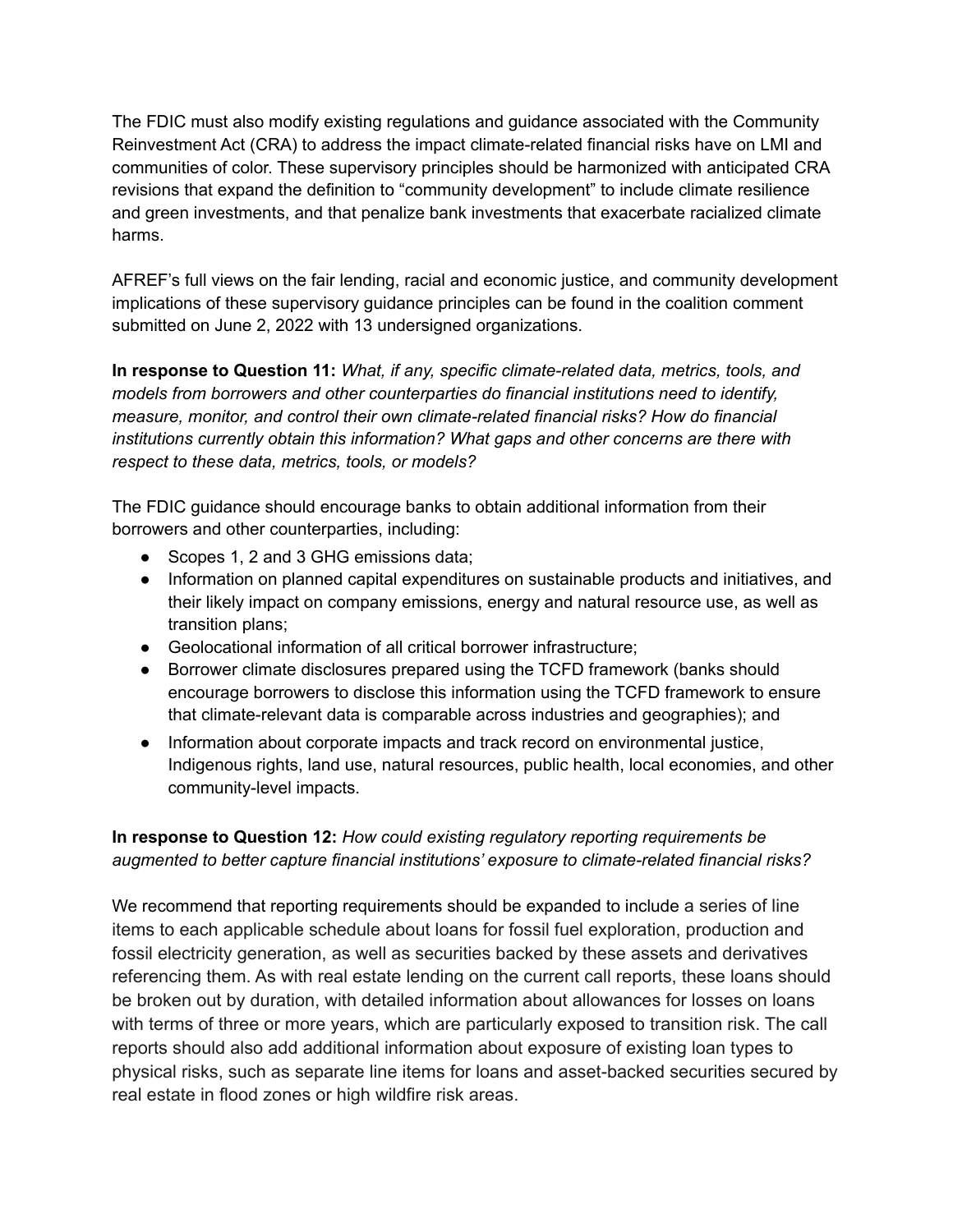**In response to Questions 12 and 13:** *Scenario analysis is an important component of climate risk management that requires assumptions about plausible future states of the world. How do financial institutions use climate scenario models, analysis, or tools and what challenges do they face? What factors are most salient for the FDIC to consider when designing and executing scenario analysis exercises?*

It's critical that the FDIC develop climate scenarios–in coordination with the other banking regulators and the FSOC–and conduct system-wide scenario analysis exercises to assess the breadth and depth of climate risk within the banking system, identify areas of risk concentration, and inform risk management strategies for individual financial institutions and for microprudential and macroprudential regulatory interventions. These scenarios should include ambitious energy transition scenarios like the International Energy Agency's Net Zero by 2050 scenario,<sup>11</sup> incorporate best practices as developed by the Network for Greening the Financial System (NGFS) and rigorous central bank exercises,<sup>12</sup> and include orderly and disorderly transitions coinciding with a broad range of *extreme but plausible* outcomes with respect to global emissions, climate sensitivity, tipping points, and speed of the energy transition. These exercises should be used to determine breaking points for bank solvency, so models should be analytical, not discrete, to allow for robust assessment of the risk landscape across many parameters and for a full range of extreme but plausible circumstances.

The FDIC should publish climate scenario models and tools and work with supervised banks to run their own scenario analysis exercises and stress tests, and to identify risks and mitigate them in a safe and orderly manner before physical impacts and transition shocks become unmanageable.

In developing climate scenarios and guidelines for scenario analysis exercises and stress testing, FDIC should keep the following principles in mind.

1) **Banks cannot rely on historical data** to measure forward looking physical risk from climate change. Over the past four decades, the intensity, frequency and economic impacts of many types of climate disasters have increased nonlinearly,<sup>13</sup> and these effects are expected to continue. <sup>14</sup> Using historical data–*even looking at the most severe events of the past*–does not capture the severity of future storms, which will likely be far more severe and costly.

<sup>&</sup>lt;sup>11</sup> IEA, "Net Zero by 2050: A Roadmap for the Global Energy Sector," May 2021. <https://www.iea.org/reports/net-zero-by-2050>

<sup>&</sup>lt;sup>12</sup> ECB, " ECB economy-wide climate stress test: Methodology and results," Sept 2021. <https://www.ecb.europa.eu/pub/pdf/scpops/ecb.op281~05a7735b1c.en.pdf>

<sup>13</sup> NOAA, "United States Billion-Dollar Disaster Events 1980-2021 (CPI-Adjusted)," <https://www.ncdc.noaa.gov/billions/time-series>

<sup>&</sup>lt;sup>14</sup> Swiss Re Institute, "World economy set to lose up to 18% GDP from climate change if no action taken, reveals Swiss Re Institute's stress-test analysis," 22 Apr 2021.

<https://www.swissre.com/media/news-releases/nr-20210422-economics-of-climate-change-risks.html>